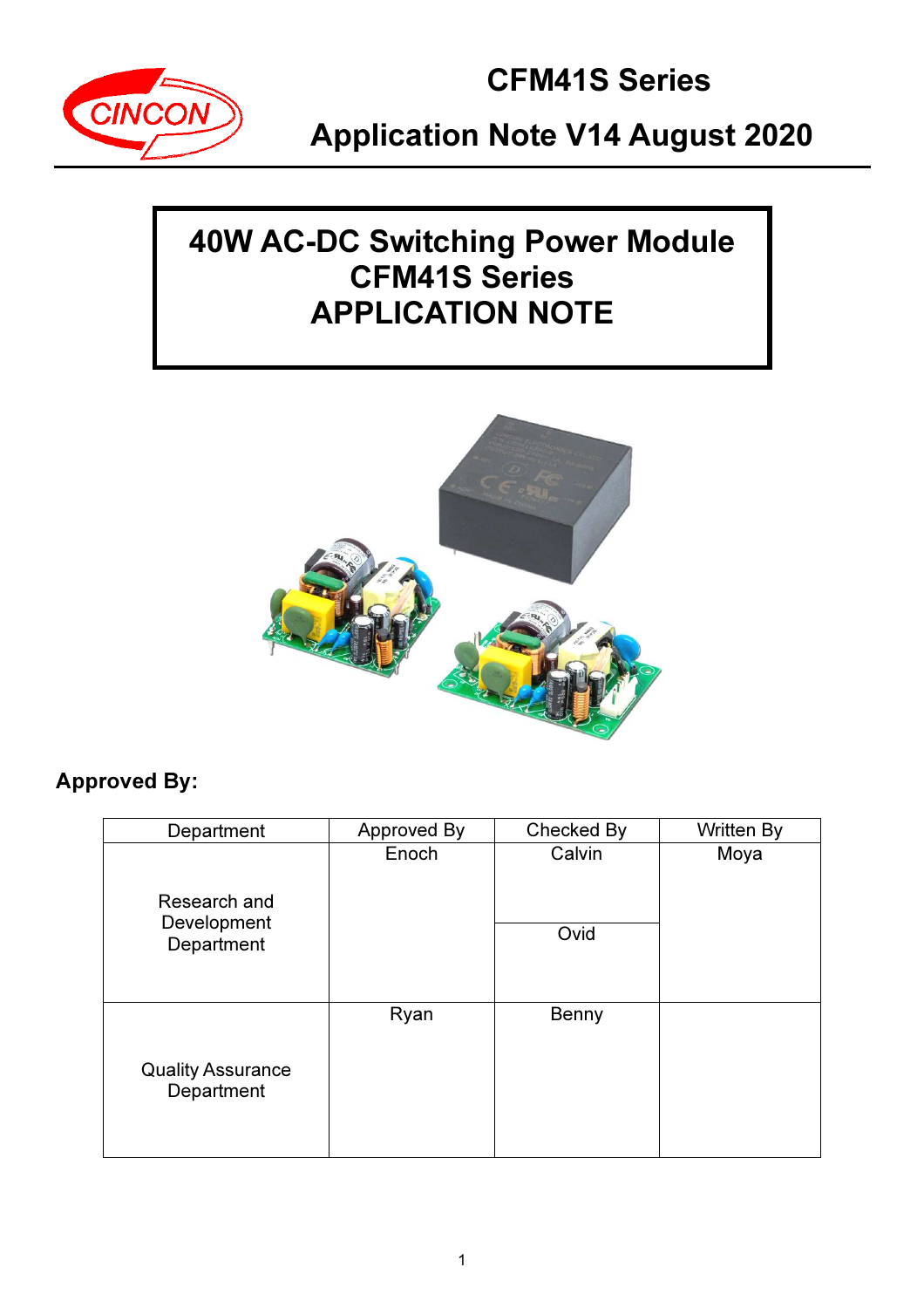

# Application Note V14 August 2020

# **Content**

| <b>1. INTRODUCTION</b>                       | 3  |
|----------------------------------------------|----|
| <b>2. CFM41S SERIES FEATURES</b>             | 3  |
| <b>3. ELECTRICAL BLOCK DIAGRAM</b>           | 3  |
| <b>4. TECHNICAL SPECIFICATIONS</b>           |    |
| <b>5. MAIN FEATURES AND FUNCTIONS</b>        |    |
| 5.1 Operating Temperature Range              |    |
| 5.2 Output Protection                        |    |
| 5.3 Peak Load Function                       |    |
| <b>6. EMC &amp; SAFETY</b>                   |    |
| <b>7. APPLICATIONS</b>                       |    |
| 7.1 Peak Load Vin De-Rating Curve            |    |
| 7.2 Power De-Rating Curve                    |    |
| 7.3 Test Set-Up                              | 8  |
| 7.4 Output Ripple and Noise Measurement      | 8  |
| 7.5 Installation Instruction                 | 8  |
| 7.6 Class I EMI Solution                     | 9  |
| <b>8. PART NUMBER</b>                        | 10 |
| 9. CFM41S SERIES MECHANICAL OUTLINE DIAGRAMS | 10 |
| 9.1 Mechanical Outline Diagrams              | 10 |
| 9.2 Packing Information                      | 11 |
|                                              |    |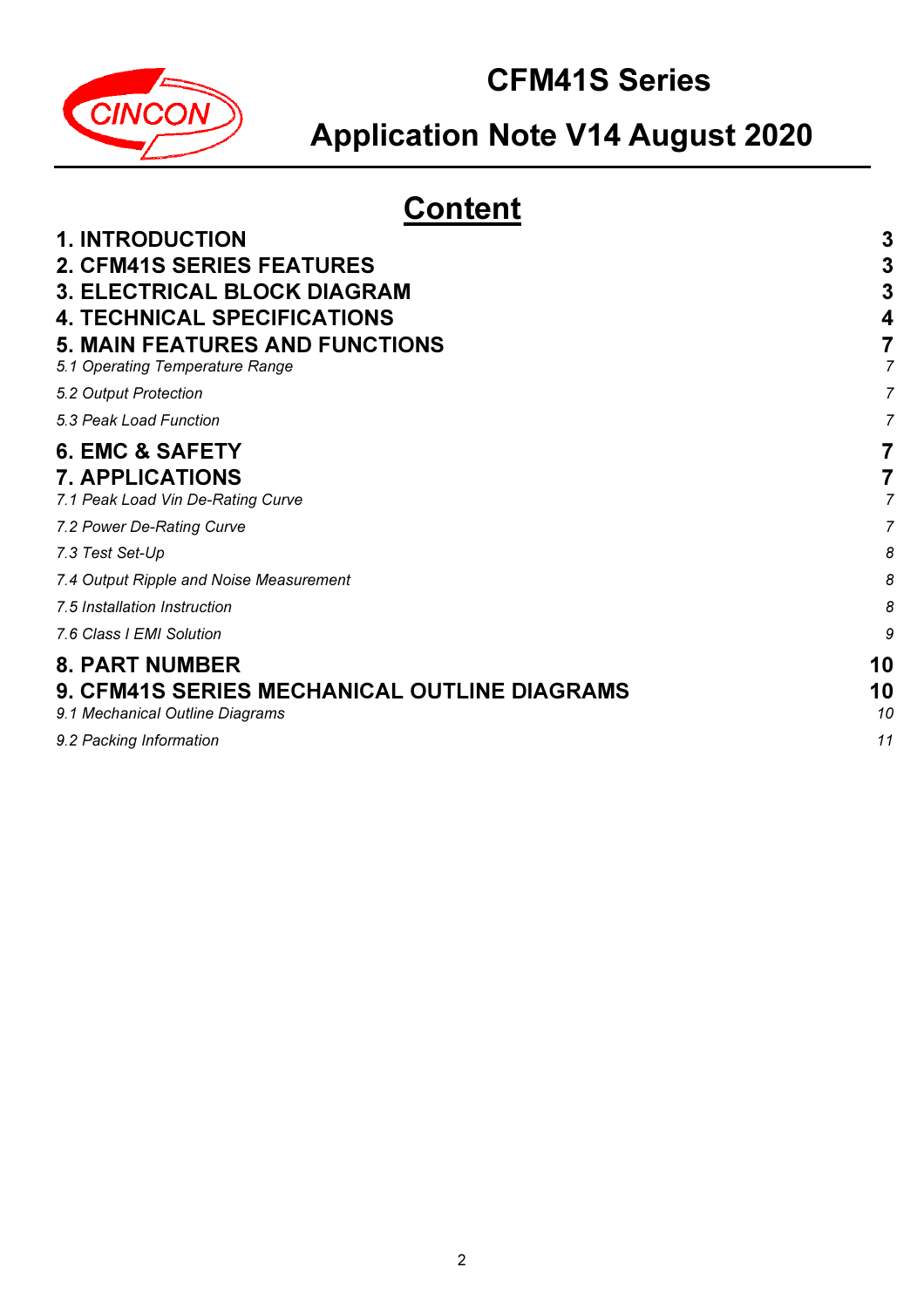



### 1. Introduction

This application note describes the features and functions of Cincon's CFM41S series of open frame, switching AC-DC power module. These are highly efficient, reliable, compact, high power density, single output AC/DC power modules. The module is fully protected against short circuit and over-voltage conditions. Cincon's world class automated manufacturing methods, together with an extensive testing and qualification program, ensure that the CFM41S series power module is extremely reliable.

## 2. CFM41S Series Features

- Universal Input 90~264VAC
- EN55032 Class B and CISPR/FCC Class B
- IEC/EN/UL62368-1
- Meets IEC/EN60335-1
- Continuous Short Circuit Protection
- Over Voltage Protection
- No Load Input Power < 0.15W
- Peak Load (2 Times of Rated Current
- Class II, 2"x2" Compact Size



### 3. Electrical Block Diagram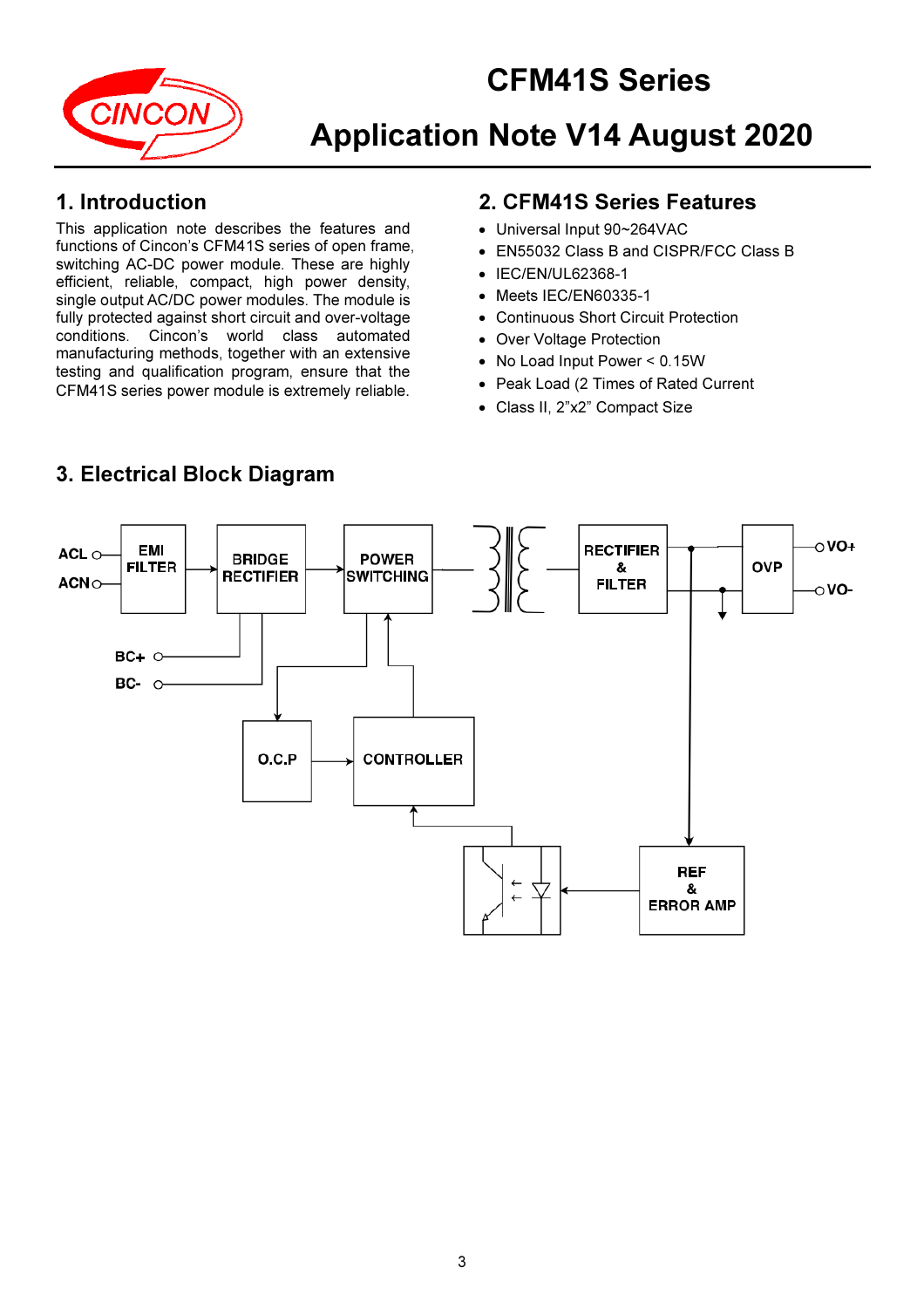

## 4. Technical Specifications

(All specifications are typical at nominal input, full load at 25℃ unless otherwise noted.)

| <b>ABSOLUTE MAXIMUM RATINGS</b>                                                                                                   |                                      |           |       |                |           |                   |  |  |
|-----------------------------------------------------------------------------------------------------------------------------------|--------------------------------------|-----------|-------|----------------|-----------|-------------------|--|--|
| <b>PARAMETER</b>                                                                                                                  | <b>NOTES and CONDITIONS</b>          | Device    | Min.  | <b>Typical</b> | Max.      | Units             |  |  |
|                                                                                                                                   |                                      |           | 90    |                | 264       | Vac               |  |  |
| Input Voltage                                                                                                                     |                                      | All       | 120   |                | 370       | Vdc               |  |  |
| <b>Operating Temperature</b>                                                                                                      | See derating curve                   | All       | $-40$ |                | 85        | $\rm ^{\circ}\!C$ |  |  |
| Storage Temperature                                                                                                               |                                      | All       | $-40$ |                | 85        | $\rm ^{\circ}C$   |  |  |
| Input/Output Isolation Voltage                                                                                                    | 1 minute                             | All       |       |                | 3000      | Vac               |  |  |
|                                                                                                                                   |                                      |           |       |                |           |                   |  |  |
| <b>PARAMETER</b>                                                                                                                  | <b>NOTES and CONDITIONS</b>          | Device    | Min.  | <b>Typical</b> | Max.      | Units             |  |  |
| <b>Operating Voltage Range</b>                                                                                                    |                                      | All       | 100   |                | 240       | Vac               |  |  |
| Input Frequency Range                                                                                                             |                                      | All       | 47    |                | 63        | Hz                |  |  |
| Maximum Input Current                                                                                                             | 100% Load, Vin=100Vac                | All       |       |                | 1         | Α                 |  |  |
| Leakage Current                                                                                                                   |                                      | All       |       |                | 0.25      | mA                |  |  |
| Inrush Current                                                                                                                    | Vin=240Vac, cold start at 25°C.      | All       |       |                | 70        | A                 |  |  |
|                                                                                                                                   |                                      |           |       |                |           |                   |  |  |
| <b>PARAMETER</b>                                                                                                                  | <b>NOTES and CONDITIONS</b>          | Device    | Min.  | <b>Typical</b> | Max.      | Units             |  |  |
|                                                                                                                                   |                                      | CFM41S050 | 4.9   | 5              | 5.1       |                   |  |  |
|                                                                                                                                   |                                      | CFM41S120 | 11.88 | 12             | 12.12     |                   |  |  |
| Output Voltage Set Point                                                                                                          | Vin=Nominal Vin, Io=Io.max, Tc=25°C. | CFM41S150 | 14.85 | 15             | 15.15     |                   |  |  |
|                                                                                                                                   |                                      | CFM41S240 | 23.76 | 24             | 24.24     | Vdc               |  |  |
|                                                                                                                                   |                                      | CFM41S360 | 35.64 | 36             | 36.36     |                   |  |  |
|                                                                                                                                   |                                      | CFM41S480 | 47.52 | 48             | 48.48     |                   |  |  |
|                                                                                                                                   |                                      | CFM41S050 |       |                | 6         |                   |  |  |
|                                                                                                                                   |                                      | CFM41S120 |       |                | 3.34      |                   |  |  |
|                                                                                                                                   |                                      | CFM41S150 |       |                | 2.67      | A                 |  |  |
|                                                                                                                                   |                                      | CFM41S240 |       |                | 1.67      |                   |  |  |
|                                                                                                                                   |                                      | CFM41S360 |       |                | 1.11      |                   |  |  |
|                                                                                                                                   |                                      | CFM41S480 |       |                | 0.83      |                   |  |  |
| <b>Holdup Time</b>                                                                                                                | Vin=115Vac                           | All       |       | 10             |           | ms                |  |  |
| Output Voltage Regulation                                                                                                         |                                      |           |       |                |           |                   |  |  |
| Load Regulation                                                                                                                   | 10% load to full load                | All       |       |                | $\pm 1.0$ | $\%$              |  |  |
| Line Regulation                                                                                                                   | Vin=high line to low line            | All       |       |                | ±0.5      | $\%$              |  |  |
|                                                                                                                                   |                                      | CFM41S050 |       | 6.8            |           |                   |  |  |
|                                                                                                                                   |                                      | CFM41S120 |       | 15             |           |                   |  |  |
| <b>INPUT CHARACTERISTICS</b><br><b>OUTPUT CHARACTERISTICS</b><br><b>Operating Output Current Range</b><br>Over Voltage Protection | uses a TVS component to clamp output | CFM41S150 |       | 18             |           | <b>VDC</b>        |  |  |
|                                                                                                                                   | voltage                              | CFM41S240 |       | 30             |           |                   |  |  |
|                                                                                                                                   |                                      | CFM41S360 |       | 43             |           |                   |  |  |
|                                                                                                                                   |                                      | CFM41S480 |       | 56             |           |                   |  |  |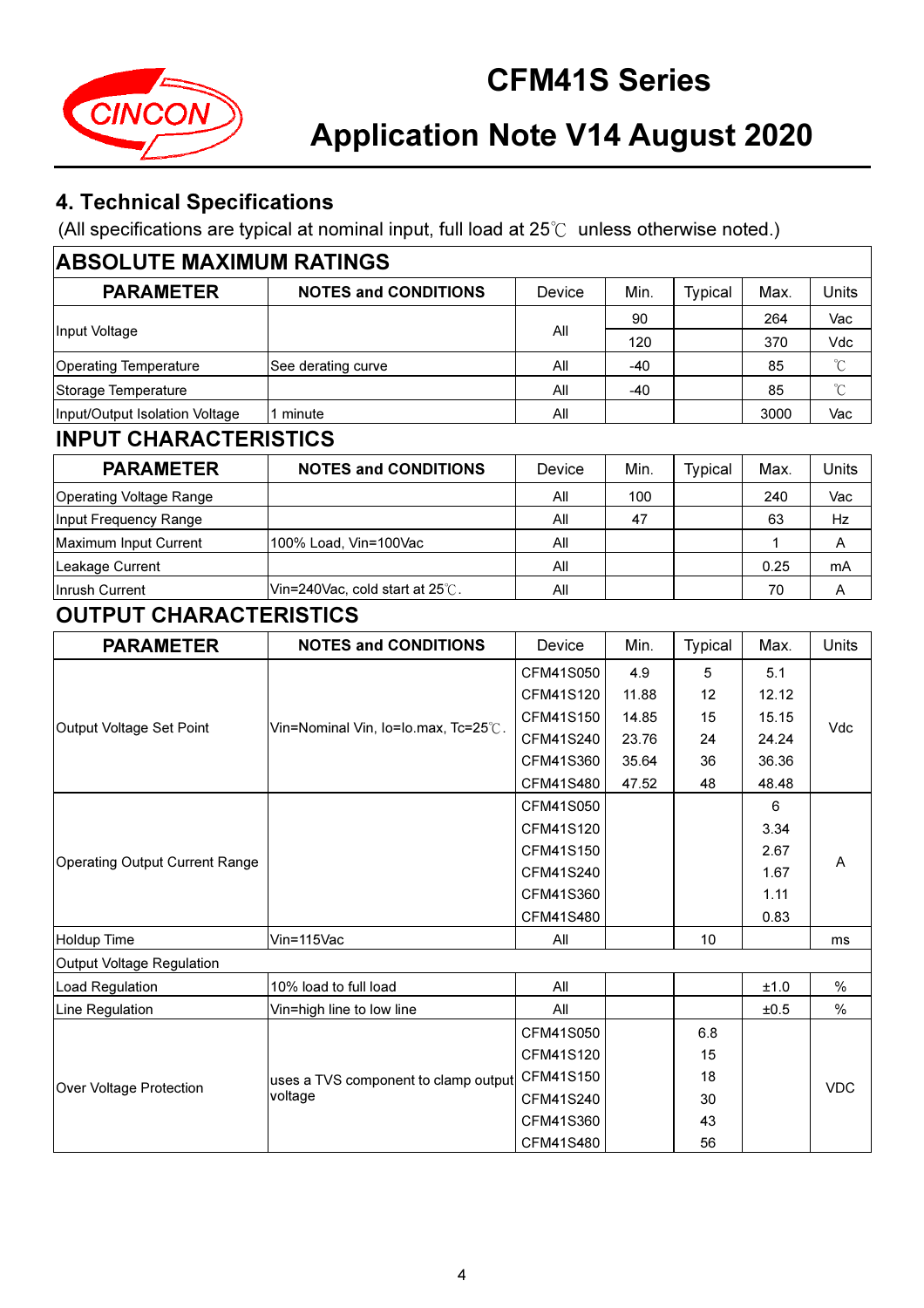

# Application Note V14 August 2020

| <b>PARAMETER</b>        | <b>NOTES and CONDITIONS</b>                                                                                                                         | Device    | Min. | <b>Typical</b> | Max. | Units         |
|-------------------------|-----------------------------------------------------------------------------------------------------------------------------------------------------|-----------|------|----------------|------|---------------|
|                         | 1. Add a 0.1uF ceramic capacitor and a<br>10uF aluminum electrolytic capacitor<br>to output.(CFM41S050: Add a 0.1uF<br>ceramic capacitor and a 47uF | CFM41S050 |      |                | 100  |               |
|                         |                                                                                                                                                     | CFM41S120 |      |                | 120  |               |
|                         |                                                                                                                                                     | CFM41S150 |      |                | 150  |               |
| Output Ripple and Noise | aluminum electrolytic capacitor to                                                                                                                  | CFM41S240 |      |                | 240  | mVp-p         |
|                         | output.)<br>2. Oscilloscope is 20MHz band width.<br>3. Ambient temperature=25°C                                                                     | CFM41S360 |      |                | 360  |               |
|                         |                                                                                                                                                     | CFM41S480 |      |                | 480  |               |
| Load Capacitance        | 1. Ambient temperature= $25^{\circ}$ C<br>2. Input voltage is 115VAC and 230VAC<br>3. Output is max. load                                           | CFM41S050 |      |                | 6000 |               |
|                         |                                                                                                                                                     | CFM41S120 |      |                | 3330 |               |
|                         |                                                                                                                                                     | CFM41S150 |      |                | 2650 |               |
|                         |                                                                                                                                                     | CFM41S240 |      |                | 1650 | uF            |
|                         |                                                                                                                                                     | CFM41S360 |      |                | 1090 |               |
|                         |                                                                                                                                                     | CFM41S480 |      |                | 810  |               |
|                         |                                                                                                                                                     | CFM41S050 |      | 87             |      |               |
|                         |                                                                                                                                                     | CFM41S120 |      | 90             |      |               |
|                         | Output is rated load                                                                                                                                | CFM41S150 |      | 90             |      | $\frac{0}{0}$ |
| Efficiency              | Ambient temperature=25°C                                                                                                                            | CFM41S240 |      | 90             |      |               |
|                         | @ Input voltage is 230VAC                                                                                                                           | CFM41S360 |      | 90             |      |               |
|                         |                                                                                                                                                     | CFM41S480 |      | 90             |      |               |

## ISOLATION CHARACTERISTICS

| <b>PARAMETER</b>             | <b>NOTES and CONDITIONS</b> | Device | Min. | Typical | Max. | Units |
|------------------------------|-----------------------------|--------|------|---------|------|-------|
| Input to Output              | minute                      | All    |      |         | 3000 | Vac   |
| <b>Ilsolation Resistance</b> |                             | All    | 100  |         |      | МΩ    |

## FEATURE CHARACTERISTICS

| <b>PARAMETER</b>    | <b>NOTES and CONDITIONS</b> | Device | Min. | -<br>'vpical | Max. | <b>Jnits</b> |
|---------------------|-----------------------------|--------|------|--------------|------|--------------|
| Switching Frequency |                             | All    |      | 65           |      | <b>KHz</b>   |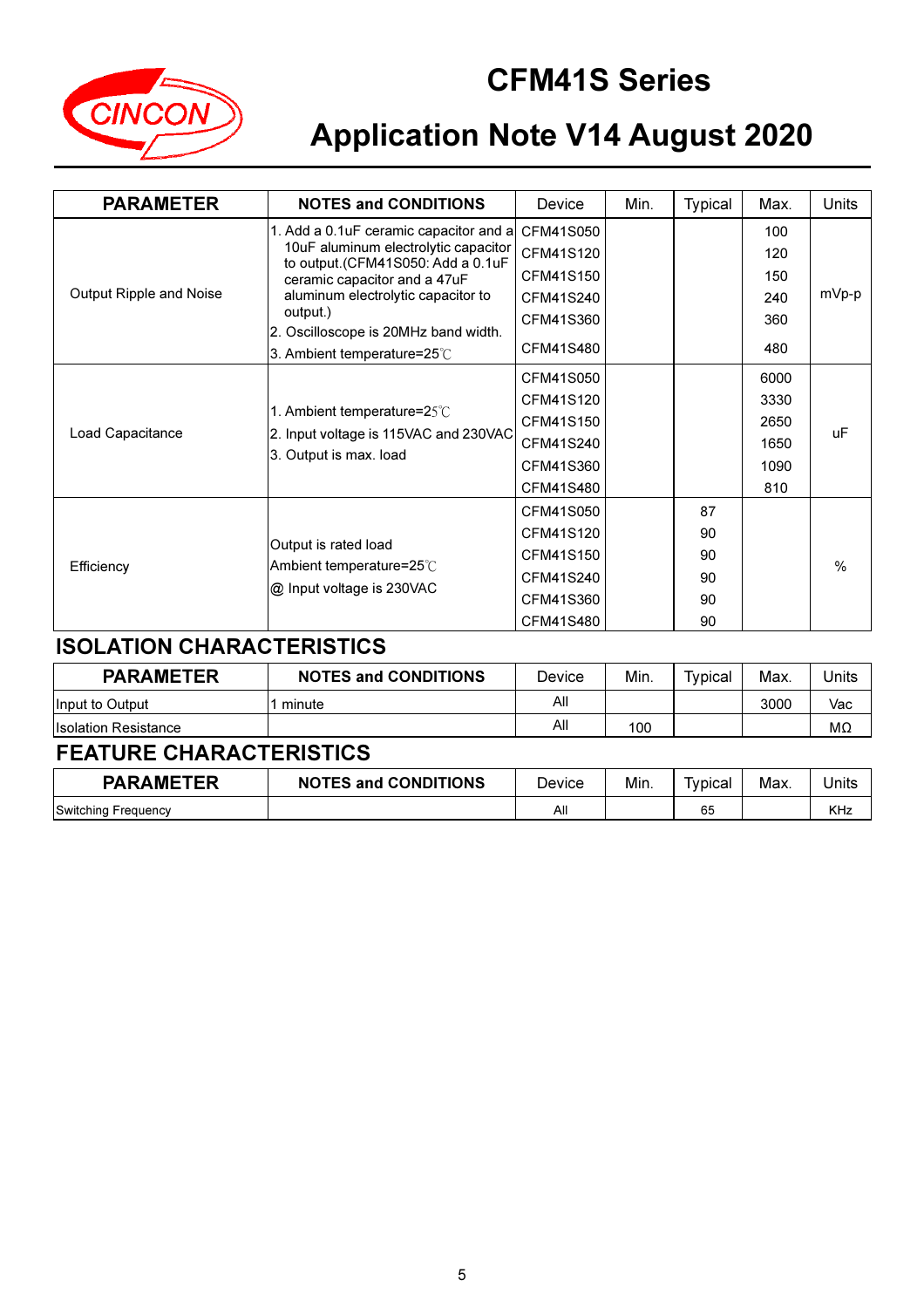

## GENERAL SPECIFICATIONS

| <b>PARAMETER</b>                                    | <b>NOTES and CONDITIONS</b>                                                                                     | Device                                                                                                                                       | Min. | <b>Typical</b> | Max.        | Units   |
|-----------------------------------------------------|-----------------------------------------------------------------------------------------------------------------|----------------------------------------------------------------------------------------------------------------------------------------------|------|----------------|-------------|---------|
| <b>MTBF</b>                                         | lo=100%; Ta=25℃ per<br>MIL-HDBK-217F                                                                            | All                                                                                                                                          | 350  |                |             | K hours |
| Humidity                                            | Nom-condensing                                                                                                  | All                                                                                                                                          |      |                | 93          | % RH    |
| Shock                                               | Mests MIL-STD-810F Table<br>516.5, TABLE 516.5-1 10ms, each axis<br>3 times $(+X \cdot Y \cdot Z \text{ axis})$ | All                                                                                                                                          |      | 75             |             | g       |
| Vibration                                           | Mests MIL-STD-810F Table<br>514.5C-VIII,15~2000Hz, X · Y · Z axis,1<br>hr(each axis), toal 3 hrs.               | All                                                                                                                                          |      | 4              |             | G       |
|                                                     |                                                                                                                 | CFM41SXXX                                                                                                                                    |      | 61             |             |         |
| Weight                                              |                                                                                                                 | CFM41SXXX-E                                                                                                                                  |      | 142            |             | g       |
|                                                     |                                                                                                                 | CFM41SXXX-T                                                                                                                                  |      | 64             |             |         |
| Safety                                              | Class II. IEC/EN/UL62368-1                                                                                      |                                                                                                                                              |      |                |             |         |
| <b>EMC Emission</b>                                 |                                                                                                                 | EN55032 Class B, EN61000-3-2:2014, EN61000-3-3:2013, EN61000-6-3:2012,<br>EN61000-6-4:2011, 47 CFR FCC Part 15 Subpart B (Class B), Oct.2014 |      |                |             |         |
| Conducted disturbance                               |                                                                                                                 | EN55032, EN61000-6-3:2012, Class B, 47 CFR FCC Part 15 Subpart B (Class B)                                                                   |      |                |             |         |
| Radiated disturbance                                | EN55032, EN61000-6-3:2012, Class B, 47 CFR FCC Part 15 Subpart B (Class B)                                      |                                                                                                                                              |      |                |             |         |
| Harmonic current emissions                          | EN61000-3-2:2014                                                                                                |                                                                                                                                              |      |                |             |         |
| Voltage fluctuations & flicker                      | EN61000-3-3:2013                                                                                                |                                                                                                                                              |      |                |             |         |
| <b>EMC Immunity</b>                                 | EN55024, EN61204-3:2000, EN61000-6-1:2007, EN61000-6-2:2005                                                     |                                                                                                                                              |      |                |             |         |
| Electrostatic discharge (ESD)                       | IEC 61000-4-2:2008, Air discharge: ±8KV                                                                         |                                                                                                                                              |      |                | Criterion A |         |
| Radio-frequency, Continuous<br>radiated disturbance | IEC 61000-4-3:2010                                                                                              |                                                                                                                                              |      |                | Criterion A |         |
| Electrical fast transient (EFT)                     | IEC 61000-4-4:2012, ±0.5KV, ±1 KV, ±2 KV                                                                        |                                                                                                                                              |      |                | Criterion A |         |
| Surge                                               | IEC 61000-4-5:2014, L-N: ±0.5kv, ±1kv,                                                                          |                                                                                                                                              |      |                | Criterion A |         |
| Conducted disturbances, induced<br>by RF fields     | IEC 61000-4-6:2013                                                                                              |                                                                                                                                              |      |                | Criterion A |         |
| Power frequency magnetic field                      | IEC 61000-4-8:2009                                                                                              |                                                                                                                                              |      |                | Criterion A |         |
| Voltage dips                                        | IEC 61000-4-11:2004, Dip: 30% 10ms, Dip: 60% 100ms, Dip >95% 5000ms                                             |                                                                                                                                              |      |                | Criterion A |         |
| Voltage interruptions                               | IEC 61000-4-11:2004, >95% 5000ms                                                                                |                                                                                                                                              |      |                | Criterion B |         |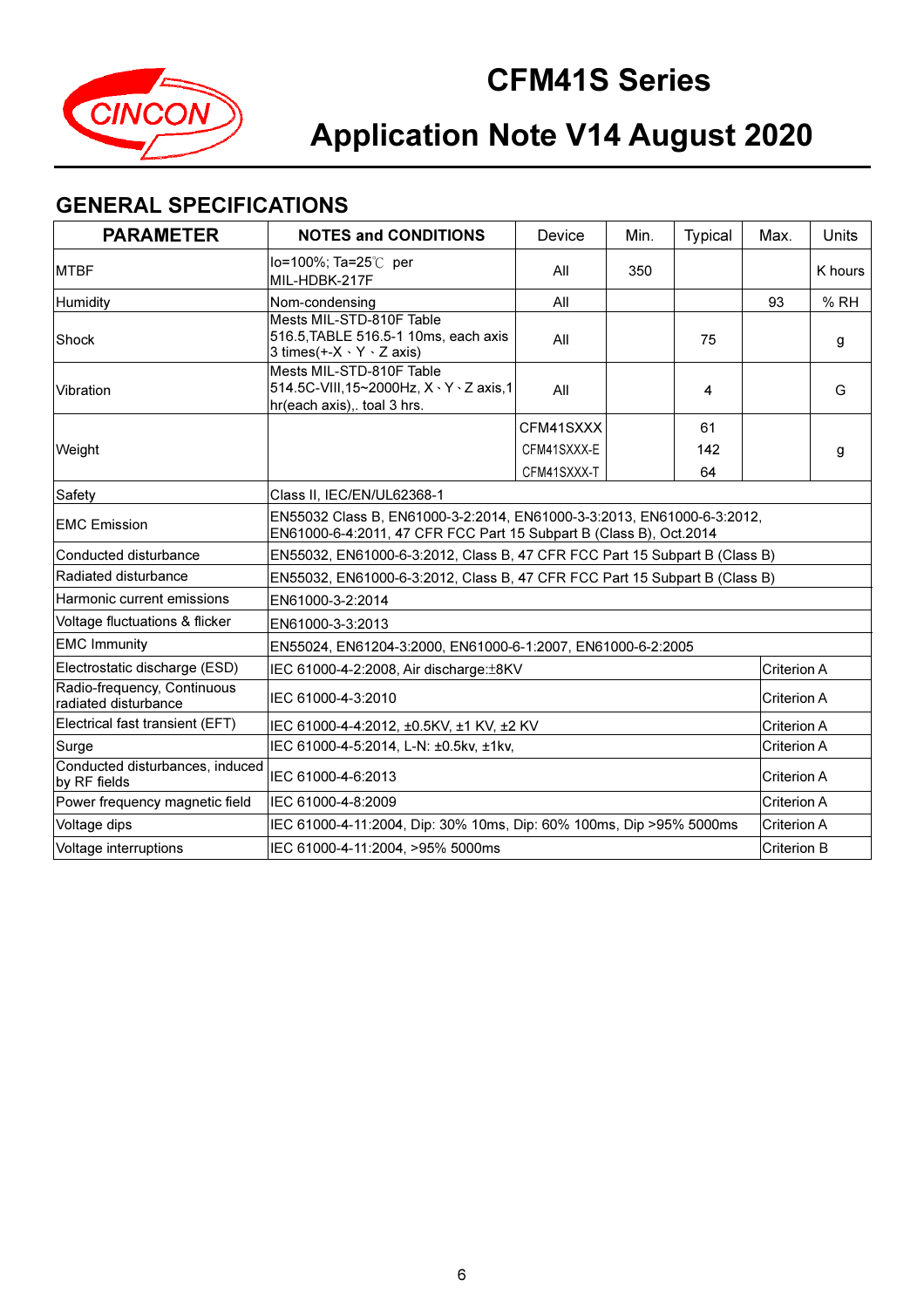

## 5. Main Features and Functions

### 5.1 Operating Temperature Range

The highly efficient design of Cincon's CFM41S series power modules has resulted in their ability to operate within ambient temperature environments from -30°C to 80<sup>o</sup>C. Due consideration must be given to the de-rating curves when ascertaining the maximum power that can be drawn from the module. The maximum power which can be drawn is influenced by a number of factors, such as:

- Input voltage range
- Permissible Output load (per derating curve)

### 5.2 Output Protection

The power modules provide full continuous short-circuit protection. The unit will auto recover once the short circuit is removed. To provide protection in a fault condition, the unit is equipped with internal over-current protection. The unit will operate normally once the fault condition is removed.

### 5.3 Peak Load Function

CFM41SXXX and CFM41SXXX-E has a very powerful peak load function which can provide twice the rated power. However, the duration of the peak load should be less than 10 seconds, with a maximum 10% duty cycle and must externally add a 68uF/400V capacitor to BC+ & BC-, but this is not needed when input is exceed to 200Vac.



Vin= 90Vac&115Vac&230Vac&264Vac Peak Load Function by 200% Load 10S & 80% Load 90S



CH1: Vin, CH2: Vout, CH4: Iout Average Power: 36.87W

Add External 68uF/400V Capacitor to BC+ & BC-. Vin=230Vac&264Vac

Peak Load Function by 200% Load 10S & 80% Load 90S



Average Power: 36.87W

## 6. EMC & Safety

- Emission and Immunity
	- EN55032 Class B, EN61000-3-2:2014, EN61000-3-3:2013, EN61000-6-3:2012, EN61000-6-4:2011, 47 CFR FCC Part 15 Subpart B (Class B), Oct.2014, EN55024, EN61204-3:2000, EN61000-6-1:2007, EN61000-6-2:2005

### ■ Safety

Class II, IEC/EN/UL62368-1

## 7. Applications

## 7.1 Peak Load Vin De-Rating Curve



7.2 Power De-Rating Curve

#### 7.2.1 CFM41SXXX、CFM41SXXX-E



<sup>7.2.2</sup> CFM41SXXX-T



**Ambient Temperature(oC)**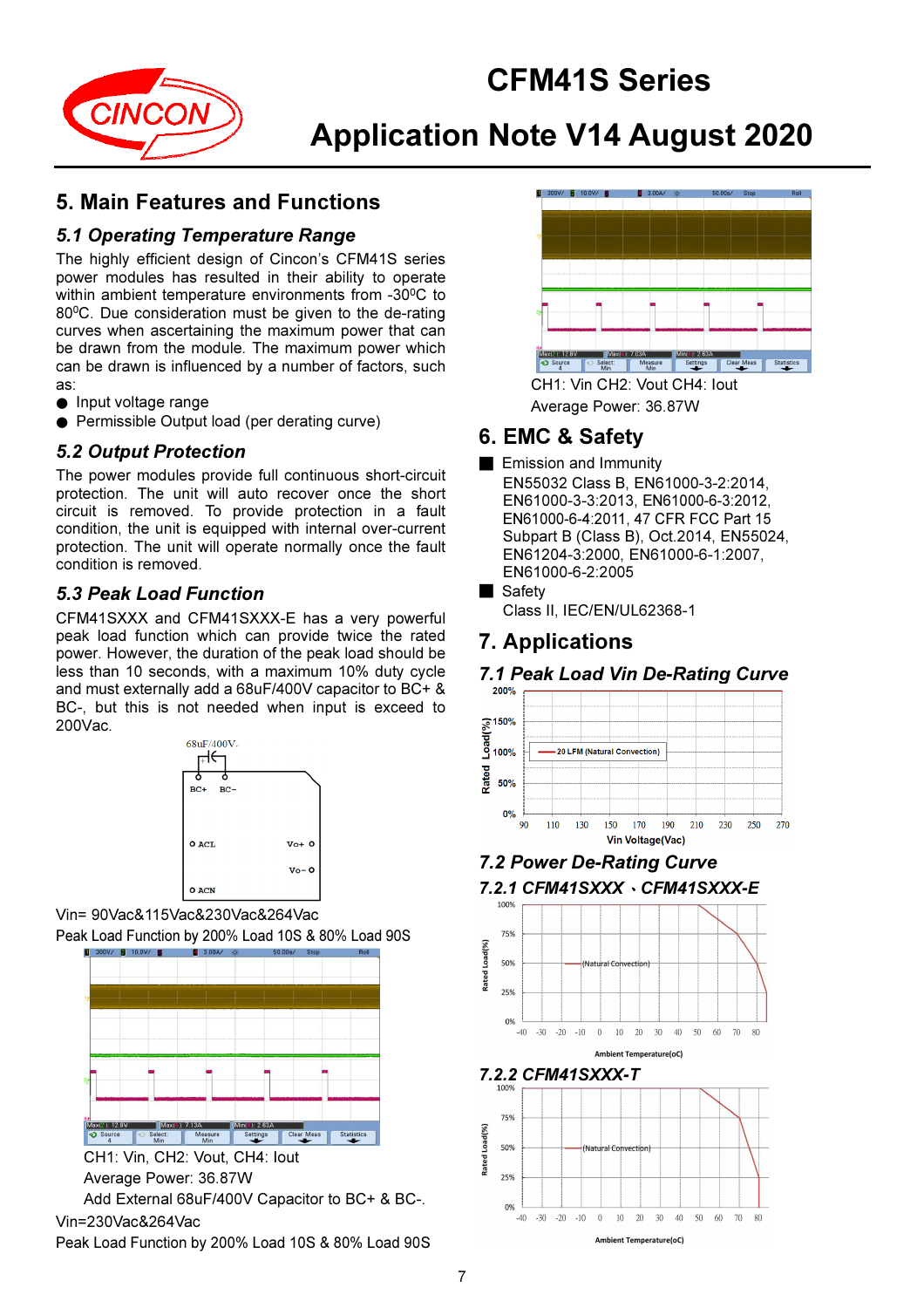

# Application Note V14 August 2020

### 7.3 Test Set-Up

The basic test set-up to measure parameters such as efficiency and load regulation is shown in Figure 1. When testing the Cincon's CFM41S series under any transient conditions, please ensure that the transient response of the source is sufficient to power the equipment under test. We can calculate the

● Efficiency

Load regulation and line regulation.

The value of efficiency is defined as:

Where:

Vo is output voltage

Io is output current

Pin is input power

The value of load regulation is defined as: Where:

VFL is the output voltage at full load

 $V_{NL}$  is the output voltage at 10% load

The value of line regulation is defined as:

*Line reg.* = 
$$
\frac{V_{\mu\mu} - V_{\mu\mu}}{V_{\mu}} \times 100\%
$$

Where:

 $V_{HL}$  is the output voltage of maximum input voltage at full load.

 $V_{LL}$  is the output voltage of minimum input voltage at full load.



Figure 1. CFM41S Series Test Setup

#### 7.4 Output Ripple and Noise Measurement

The test set-up for noise and ripple measurements is shown in Figure 2 Measured method:

Add a 0.1 uF ceramic capacitor and a 10 uF electrolytic capacitor to output at 20 MHz Band Width.( CFM41S050: Add a 0.1uF ceramic capacitor and a 47uF aluminum electrolytic capacitor to output.)



Figure 2. Output Voltage Ripple and Noise Measurement Set-Up

### 7.5 Installation Instruction

The CFM41SXXX-T has four 3.5mm diameter mounting holes. Please use the mounting holes as follows:

Insert the spacer (6mm diameter max.) of 8mm height or more to mount the unit. The vibration specification applies when the unit is mounted on 8mm spacers. Please allow 4mm side clearance from the components and all side of the PCB. Allow 5mm clearance above the highest parts on the PCB. Be especially careful to allow 8mm between the solder side of the PCB and the mounting surface. If the clearances are not sufficient, the specifications for isolation and withstand will not be valid.



The CFM41SXXX and CFM41SXXX-E mounting holes are 1.5mm. Please allow 4mm side clearance from the components and all side of the PCB and CASE. Allow 5mm clearance above the highest parts on the PCB and CASE.

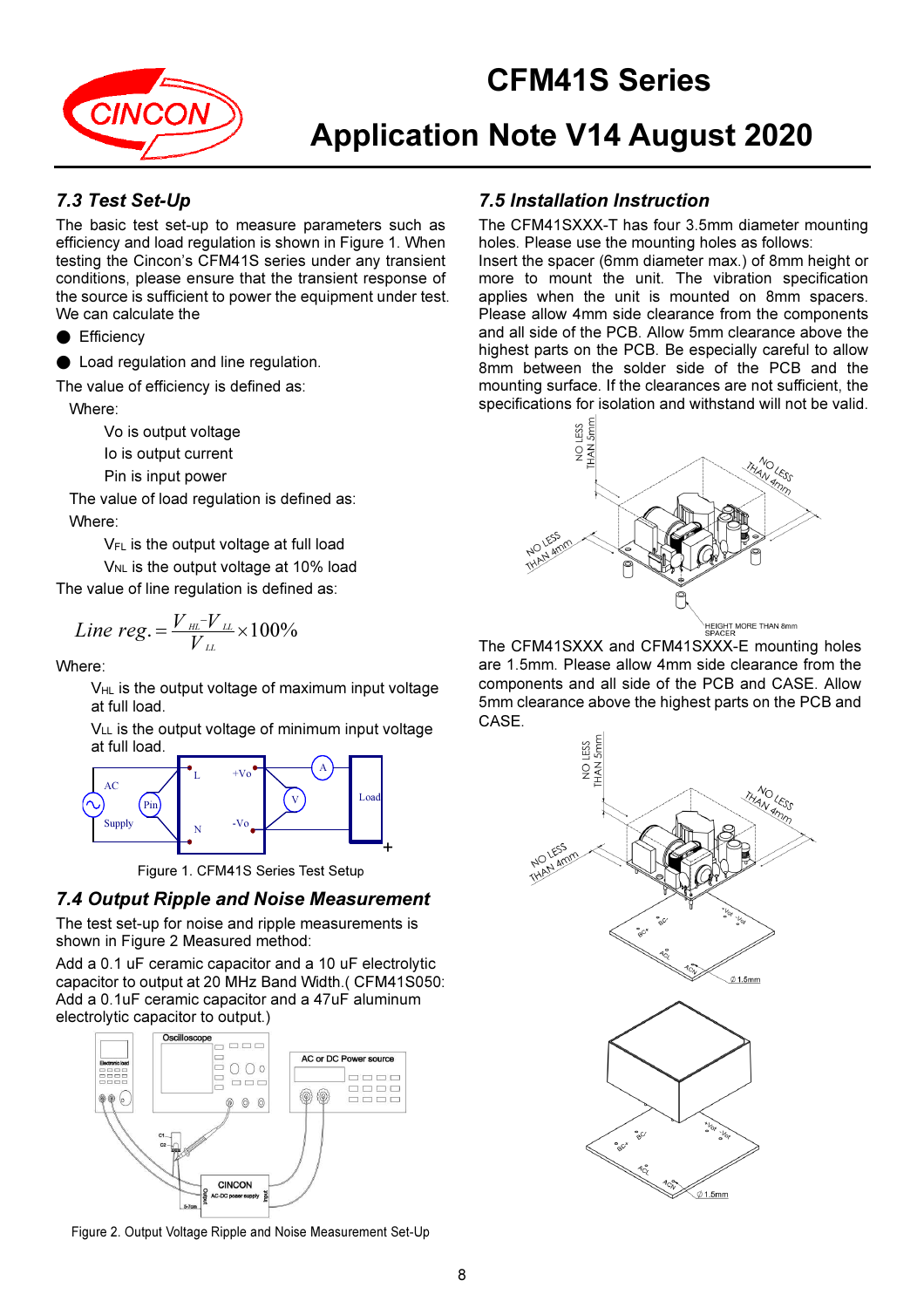

### 7.6 Class I EMI Solution

The CFM41S series need additional inductance and YCap to meet EN55032 CLASS B when test condition is Class I.If customers use in Class II systems, please ignore this section. CFM41SXXX



| וו זר                | nton oo | /turns                       | aturara |
|----------------------|---------|------------------------------|---------|
|                      | udur.   | Winding                      | - ∩∨⊔   |
|                      | stance  | Juniey                       | 'e s    |
| 15K<br>- 1<br>በ*6*50 | 34mH    | 10F<br>.<br>തി<br>ำ<br>ں ے ر | ハレヘピ    |

#### Additional Safety YCap related parameters:

| sur<br>$\sim$<br>.                           | WI <sup>-</sup><br>$\sim$ $-$<br>$-$<br>. AG÷H<br>\N.<br>◡ | $\sim$ $\sim$ $\sim$ $\sim$<br>ં નાાડડ | cturers<br>IVI: |
|----------------------------------------------|------------------------------------------------------------|----------------------------------------|-----------------|
| $\sqrt{2}$<br>$\bigcap$<br>_<br>$\mathbf{v}$ | - - -<br><b>250</b><br>'mın                                | n.<br>$\mathbf{M}$<br>∠∠∪∪             | <b>TDK</b>      |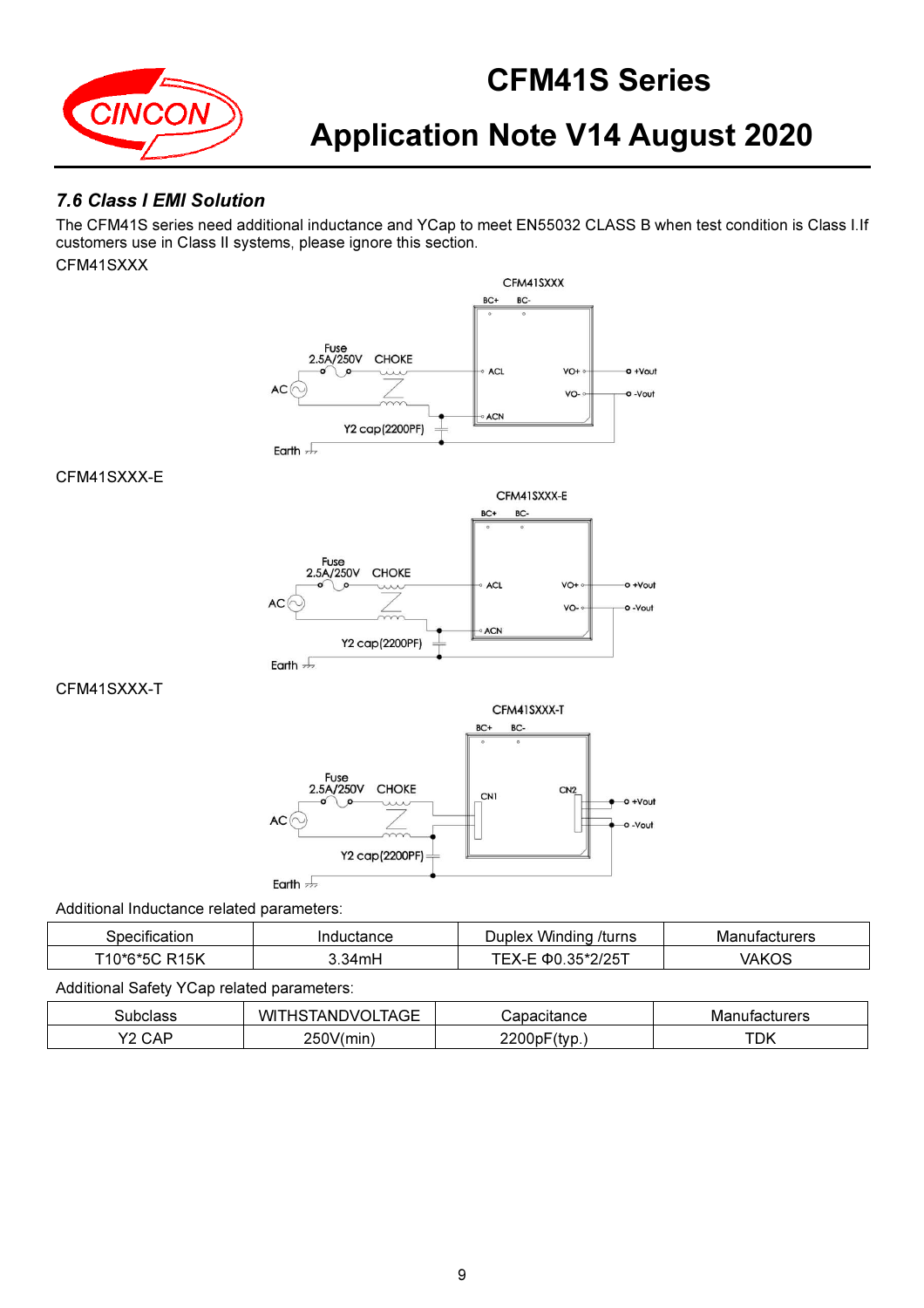

## 8. Part Number



## 9. CFM41S Series Mechanical Outline Diagrams

### 9.1 Mechanical Outline Diagrams



Figure 3. CFM41S series Mechanical Outline Diagram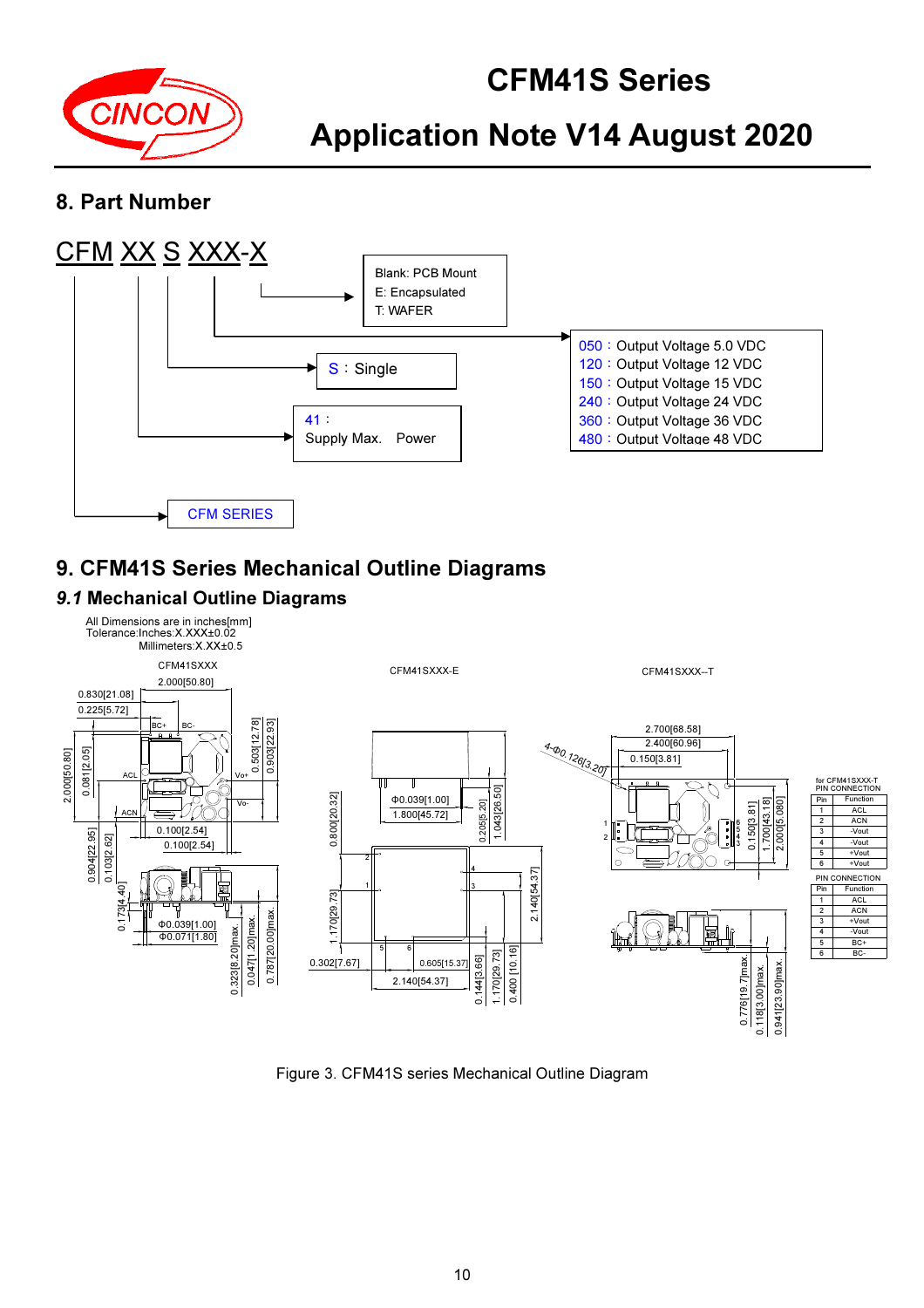

# Application Note V14 August 2020

### 9.2 Packing Information

The packing information for CFM41SXXX series is showing as follows:





| <b>ITEM</b> | PART NO.  | <b>NAME</b>          | <b>OUTSIDE DIM</b> | <b>PCS</b> |
|-------------|-----------|----------------------|--------------------|------------|
| 1           | G64308311 | Antistatic Foam      | 75x65x10 mm        | 200        |
| 2           |           | CFM41Sxxx Product    | 50.8x50.8x26.5mm   | 100        |
| 3           | G64304163 | Inner Box            | 76x66x35 mm        | 100        |
| 4           | G64114346 | No.148 Cardboard Box | 393x385x220mm      |            |
| 5           | G64U10075 | Partition            | 326x200x6 mm       | 3          |
| 6           | G64301114 | Antistatic Foam      | 326x200x25 mm      | 2          |
| 7           | G64301113 | Antistatic Foam      | 373x200x25 mm      | 2          |



Each Box Packaging 100 PCS Products<br>Gross weight Ref. 7.7Kg<br>Net weight Ref. 6.7Kg

The packing information for CFM41SXXX-E series is showing as follows:



G64308315 100 Antistatic Foam

75x65x4 mm

76x66x35 mm 393x385x220mm 326x200x6 mm 326x200x25 mm

373x200x25 mm

54.4x54.4x26.5mm

PART NO. | NAME | OUTSIDE DIM | PCS

CFM41S-E Product Inner Box

Partition No.148 Cardboard Box

Antistatic Foam

Antistatic Foam





| ٠ |
|---|
|   |



8 Each Box Packaging 100 PCS Products Gross weight Ref. 15.5Kg Net weight Ref. 14.5Kg G64308311 Antistatic Foam 75x65x10 mm 100

G64304163

G64114346

G64301113 G64301114 G64U10075

1

ITEM

100

100